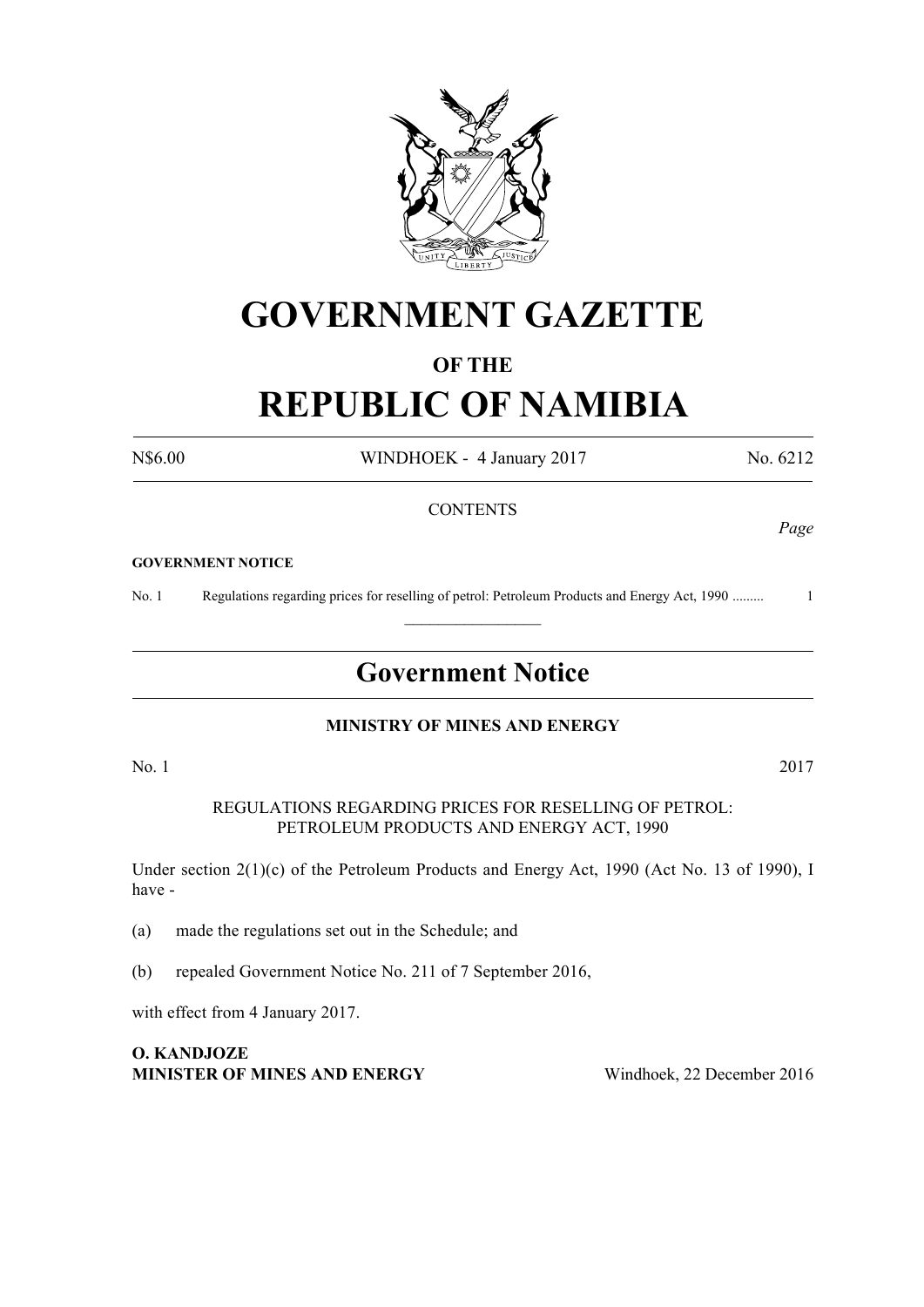### **SCHEDULE**

### **PRICES AT WHICH PETROL MAY BE RESOLD**

#### **Definitions**

**1.** In these regulations, a word or an expression defined in the Petroleum Products and Energy Act, 1990 (Act No. 13 of 1990) have that meaning and unless the context otherwise indicates -

"petrol" includes any mixture of petrol with any other substance, which mixture can be used as fuel for the operation of a spark ignition engine;

 "reseller" means any person who, whether he or she has a petrol pump in operation in terms of an arrangement with a wholesale distributor or not, acquires petrol directly from a wholesale distributor and sells it to any other person in the course of or as part of the activities of a business carried on by him or her, but does not include any such person in relation to petrol which he or she sells in terms of an agreement with a wholesale distributor only in quantities of not less than 200 litres at a time;

"the Act" means the Petroleum Products and Energy Act, 1990 (Act No. 13 of 1990);

"wholesale distributor" means any person to whom a wholesale licence has been issued under the Petroleum Products and Energy Act, 1990 (Act No. 13 of 1990), and includes -

- (a) any person who is deemed to be a wholesaler under that Act; and
- (b) any of the licensed oil companies or traders referred to in regulation 2.

#### **Licensed oil companies or traders**

**2.** The following are licensed oil companies or traders that are regarded as wholesale distributors.

| Pandu Trading Company (Proprietary) Limited                    | Licence $W/1/2000$  |
|----------------------------------------------------------------|---------------------|
| Total Namibia (Proprietary) Limited                            | Licence $W/2/2000$  |
| Caltex Oil (Namibia) (Proprietary) Limited                     | Licence $W/3/2000$  |
| Bachmus Oil & Fuel Supplies (Proprietary) Limited              | Licence $W/4/2001$  |
| Shell Namibia Limited                                          | Licence $W/5/2001$  |
| BP Namibia (Proprietary) Limited                               | Licence $W/6/2001$  |
| Engen Namibia (Proprietary) Limited                            | Licence W/ 7/2001   |
| <b>LVW</b> Boerediens                                          | Licence $W/8/2001$  |
| Kunene Net Oil Brokers                                         | Licence $W/9/2001$  |
| Namibia Fuel                                                   | Licence $W/10/2002$ |
| Namibia Petroleum Trading & Distribution (Proprietary) Limited | Licence $W/11/2002$ |
| Internam Shipping (Proprietary) Limited                        | Licence W/12/2002   |
| Internam Automotive & Fuel Supplies (Proprietary) Limited      | Licence W/13/2002   |
| Jaco N van Dyk                                                 | Licence W/14/2002   |
| Ombuga Oil Company (Proprietary) Limited                       | Licence $W/15/2003$ |
| Rhino Trek                                                     | Licence W/16/2003   |
| Norwegian Seaways Namibia (Pty) Ltd                            | Licence W/17/2003   |
| Namibia Energy Corporation (Pty) Ltd                           | Licence $W/18/2004$ |
| Namibia Liquid Fuel (Pty) Ltd                                  | Licence $W/19/2004$ |
| Namibia Prima Traders (Pty) Ltd                                | Licence $W/20/2004$ |
| Central Oil Namibia                                            | Licence W/21/2004   |
| Lia Holdings (Pty) Ltd                                         | Licence $W/22/2004$ |
|                                                                |                     |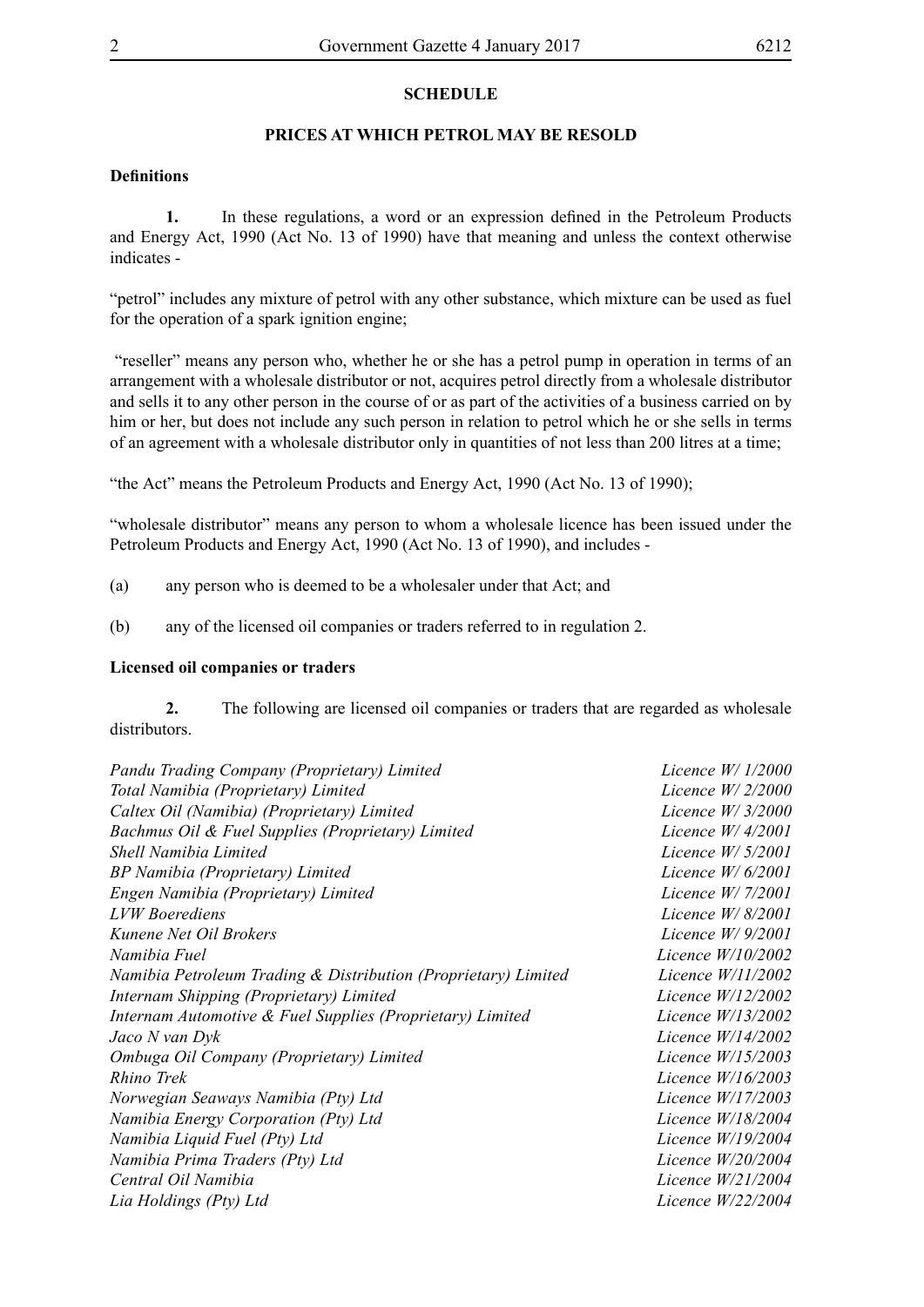*African Legend Energy Namibia (Pty) Ltd Licence W/23/2005 Franchise Namibia CC Licence W/24/2006 Namibia Future Petroleum & Marketing Licence W/25/2006 SANOCOR Africa Energy (Pty) Ltd Licence W/26/2006 Namib Contract Haulage (Pty) Ltd Licence W/27/2006 Northern Fuel Distribution CC Licence W/28/2006 World Marine & Offshore Supply Company (Pty) Ltd Licence W/29/2007 Patizana Consultancy Service CC Licence W/30/2007 Puma Energy (Pty) Ltd Licence W/31/2014 Abraham Kazeundja Licence W/32/2007 Hapilo Energy CC Licence W/33/2007 Situmbeko Petroleum Suppliers CC Licence W/34/2007 United Africa Group (Pty) Ltd Licence W/35/2007 NAMWORLD Fuel Company (Pty) Ltd Licence W/36/2007 Noble Investment (Pty) Ltd Licence W/37/2007 Daniel Deon Van Vuuren License W/38/2008 Waddin General Retail (Pty) Ltd License W/39/2008 Namibia Oil Refinery Ltd License W/40/2008 Petro Energy Namibia License W/41/2008 Petro Logistics CC License W/42/2008 Nam-Russia Trading Enterprise CC License W/43/2008 M&C Freight Service CC License W/44/2008 MZOHS Investment Holding CC License W/45/2008 Fossil Investment Holding (Pty) Ltd License W/46/2008 Rentech Trading CC License W/47/2008 Jowells Transport Namibia License W/48/2008 David Joh Barty License W/50/2008 The Suppliers Ana Service CC License W/51/2008 Omega Shipping Namibia License W/57/2009 Linktel Shipping Agency License W/58/2009 JR Fuel Suppliers CC License W/59/2009 Rentech Trading CC License W/60/2010 Corridor Petroleum Investment (Pty) Ltd License W/61/2010 Namibia Petroleum Industry Consultancy Agent License W/62/2010 Shetu Trading CC License W/63/2010 Manifest Investment (Pty) Ltd License W/64/2010 Central Destribution (Pty) Ltd License W/65/2010 Orban Investment Four Two Two (Pty) Ltd License W/66/2010 Sky – Way Investment CC License W/67/2010 Roama Fuel Destributors License W/69/2010 Home Away Investments CC T/A Frontline Suppliers & Logistics CC License W/70/2010 Thula Investments CC License W/71/2011 A S P Group Holdings (Pty) Ltd License W/72/2011 AMIS Energy (Pty) Ltd License W/73/2011 WVM Investments License W/74/2011 Frontline Supplies and Logistics CC License W/75/2011 Lucks Oil and Energy License W/76/2011 Moshana Investment CC License W/79/2011 Naapotje Trading CC License W/80/2011 Afritech Oil & Gas (Pty) Ltd License W/78/2012 Renard Hatting License W/83/2012 Namiba General Suppliers t/a NGS Marine License W/84/2012 MS Trading Enterprise CC License W/85/2012 Petrosol Petroleum Solutions License W/86/2012 Energy House Namibia CC License W/87/2012*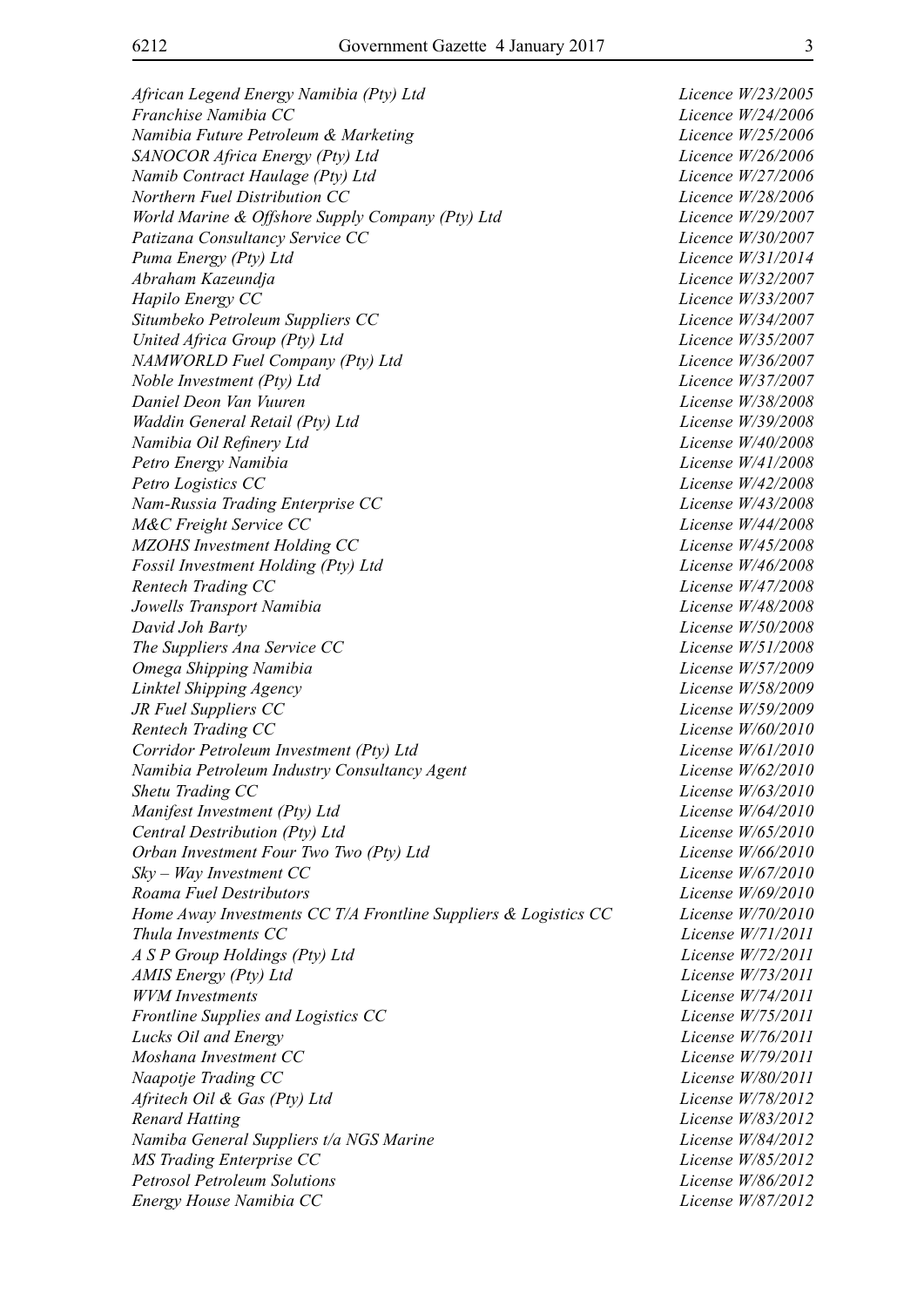*Umoja Oil & Fuel Suppliers CC License W/88/2012 OBM Petroleum Distributors License W/89/2012 Ferbes Management Services CC License W/90/2012 Mobitek CC License W/91/2012 Ondere Investment Holdings (Pty) Ltd License W/92/2012 Brandberg Trading Enterprises CC License W/93/2012 JDP Fuel and Gas Reserve (Pty) Ltd License W/94/2012 Regal Investments CC Licence W/95/2012 W. A Dodds T/A Licence W/96/2013 Erongo Fuel Distributors CC Licence W/98/2014 Lunganda Fuel Distributors CC Licence W/99/2013 Namib Marine Services (Pty) Ltd Licence W/100/2013 Sunrise Investments CC Licence W/101/2013 Petro Africa (Pty) Ltd Licence W/102/2013 GFS Investments CC Licence W/103/2013 Windhoek Fuel Centre CC Licence W/104/2013 Cross Border Vehicle Traders Licence W/105/2013 Yes Trading & Investment CC Licence W/106/2013 Pegasus Fuels CC Licence W/107/2013 HBH Construction and Services CC Licence W/108/2013 West Coast Energy (Pty) Ltd Licence W/109/2014 Back to Back Investments CC Licence W/110/2013 Tania Botha CC Licence W/111/2013 SEN Petroleum CC Licence W/112/2013 Namenergy Resources (Pty) Ltd Licence W/113/2014 Rodney Andreas Transport CC Licence W/114/2013 First Investment CC Licence W/115/2013 Hendrik Dawids CC Licence W/116/2013 Moonstone Trading Enterprises CC Licence W/117/2013 Versatile Environmental Consulting CC Licence W/118/2013 Good Fellas Investment CC Licence W/119/2014 Moonstone Investment CC Licence W/121/2014 Caprivi Investment CC Licence W/124/2014 Lapka Investments CC Licence W/125/2014 Hallie Investments CC Licence W/126/2014 Mokolian Energy (Pty) Ltd Licence W/127/2014 Unlimited Investments (Pty) Ltd Licence W/128/2014 Du Preez Petroleum CC Licence W/129/2014 Extreme Customs Cleaning Services CC Licence W/130/2014 Alushe Multi Services CC Licence W/131/2014 Demshi Investment Holdings (Pty) Ltd Licence W/132/2014 Blue Sea Trading Enterprise CC Licence W/134/2014 Gold Rush Trading Number Twenty CC Licence W/136/2014 JKI Petroleum CC Licence W/137/2014 Monjasa Namibi (Pty) Ltd Licence W/97/2012 Gear Petroeum CC Licence W/138/2015 AA Petroleum S/S CC Licence W/139/2015 Queen Mwetako Investments CC* Licence W/140/2015 *Chekai Investments CC Licence W/141/2015 North Gate Investments CC Licence W/142/2015 Gaya Investments CC Licence W/143/2015 Helao Nafidi S/S Licence W/144/2015 Trans Hydrocarbon Namibia CC Licence W/145/2015 Renu Energy Namibia CC Licence W/146/2015 Southman Investments (Pty) Ltd Licence W/147/2015*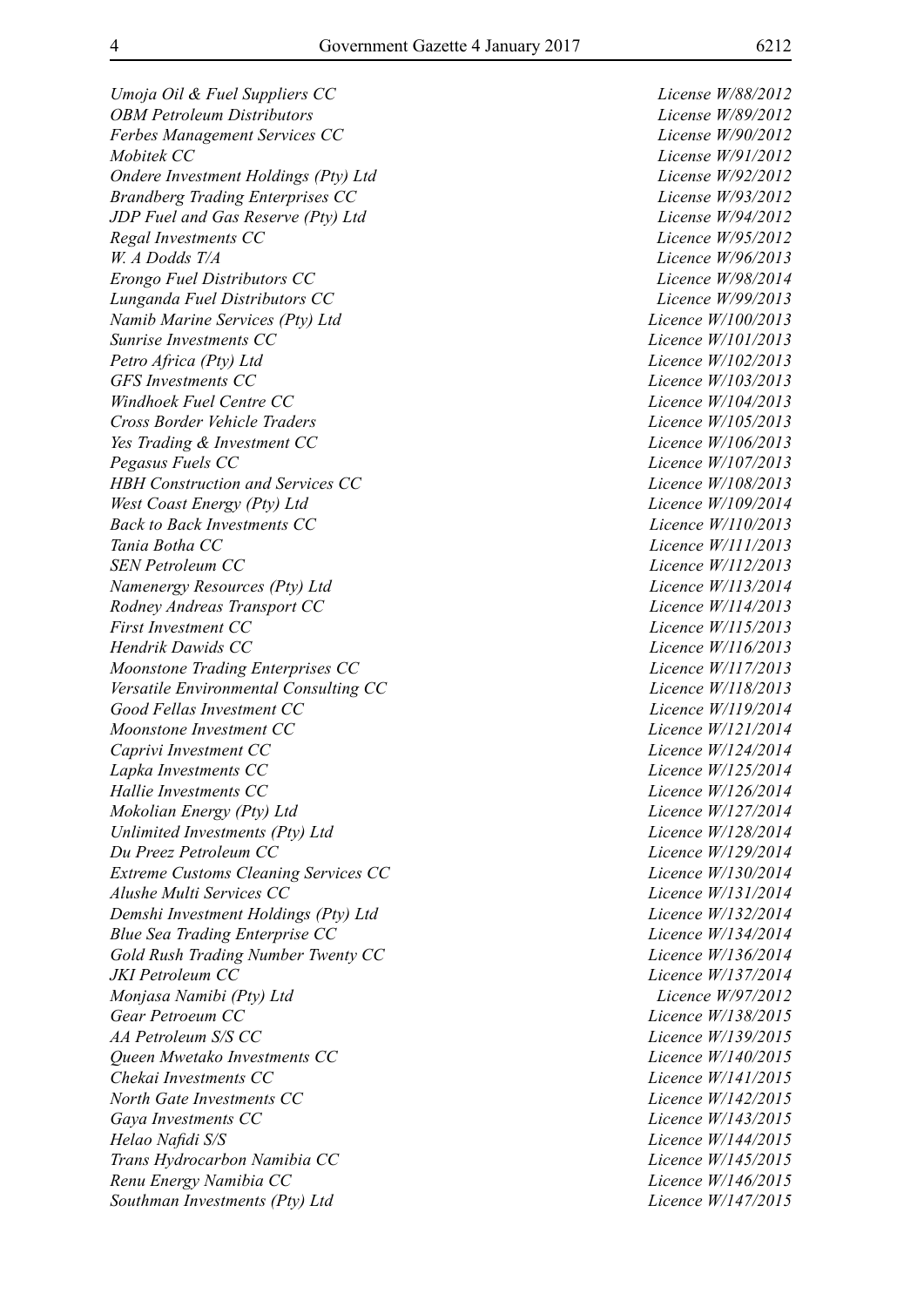*Tenya Logistics CC T/A OPS Fuel CC Licence W/148/2015 Sheikh Investment CC Licence W/150/2015 Seed Trading CC Licence W/151/2015 Tate Energy (Pty) Ltd Licence W/152/2015 Vigor Investment CC Licence W/154/2015 Ten Foot Investments (Pty) Ltd Licence W/155/2016 Uunongo Technologies CC Licence W/156/2016 Herman Karimbue Licence W/157/2016 Estrela Petroleum CC Licence W/158/2016 Coastal Oil & Fuel Suppliers CC Licence W/159/2016 Tank-Up Petroleum Namibia (Pty) Ltd Licence W/160/2016 Continental Oil & Gas Licence W/161/2016 Eco Energy Fuel and Oil Trading Licence W/163/2016 Omuramba Rural East Point Suppliers CC Licence W/164/2016 Luxury Two Hundred and Fourty Eight (Pty) Ltd Licence W/165/2016*

#### **Reselling price of petrol**

**3.** The prices at which 95 octane unleaded petrol may be sold by a reseller to any person at any place mentioned in the Annexure is the price indicated opposite the place concerned.

## **ANNEXURE 1**

#### (Regulation 2(1))

| <b>Place</b>                          | Retail Price in c/l<br>95 ULP Octane<br>4 January 2017 |
|---------------------------------------|--------------------------------------------------------|
| AI-AIS                                | 1126                                                   |
| <b>BEN HUR FARM</b>                   | 1118                                                   |
| <b>ANDARA</b>                         | 1108                                                   |
| <b>BETTA</b>                          | 1112                                                   |
| <b>ARANOS</b>                         | 1127                                                   |
| <b>ARIAMSVLEI</b>                     | 1126                                                   |
| <b>ARIS</b>                           | 1108                                                   |
| <b>AROAB</b>                          | 1118                                                   |
| <b>ASAB</b>                           | 1122                                                   |
| <b>AUS</b>                            | 1118                                                   |
| <b>BANGANI</b>                        | 1108                                                   |
| <b>BUITEPOS</b>                       | 1123                                                   |
| <b>BERSEBA</b>                        | 1118                                                   |
| <b>BETHANIEN</b>                      | 1118                                                   |
| <b>BRANDBERG</b>                      | 1088                                                   |
| <b>BRAKWATER</b>                      | 1108                                                   |
| DEKKA CONSTR. (PAST USAKOS)           | 1090                                                   |
| DEI GRACIA (Otjipiro-Waterberg Lodge) | 1123                                                   |
| <b>BUFFALO (COC ONLY)</b>             | 1108                                                   |
| <b>DANKBAAR FARM</b>                  | 1123                                                   |
| <b>BULLSPORT</b>                      | 1132                                                   |
| <b>CHAMAITES</b>                      | 1118                                                   |
| <b>CHIEBELLA ESTATES</b>              | 1126                                                   |
| <b>COBLENS STORE</b>                  | 1118                                                   |
| <b>DUIKERSVLEI</b>                    | 1119                                                   |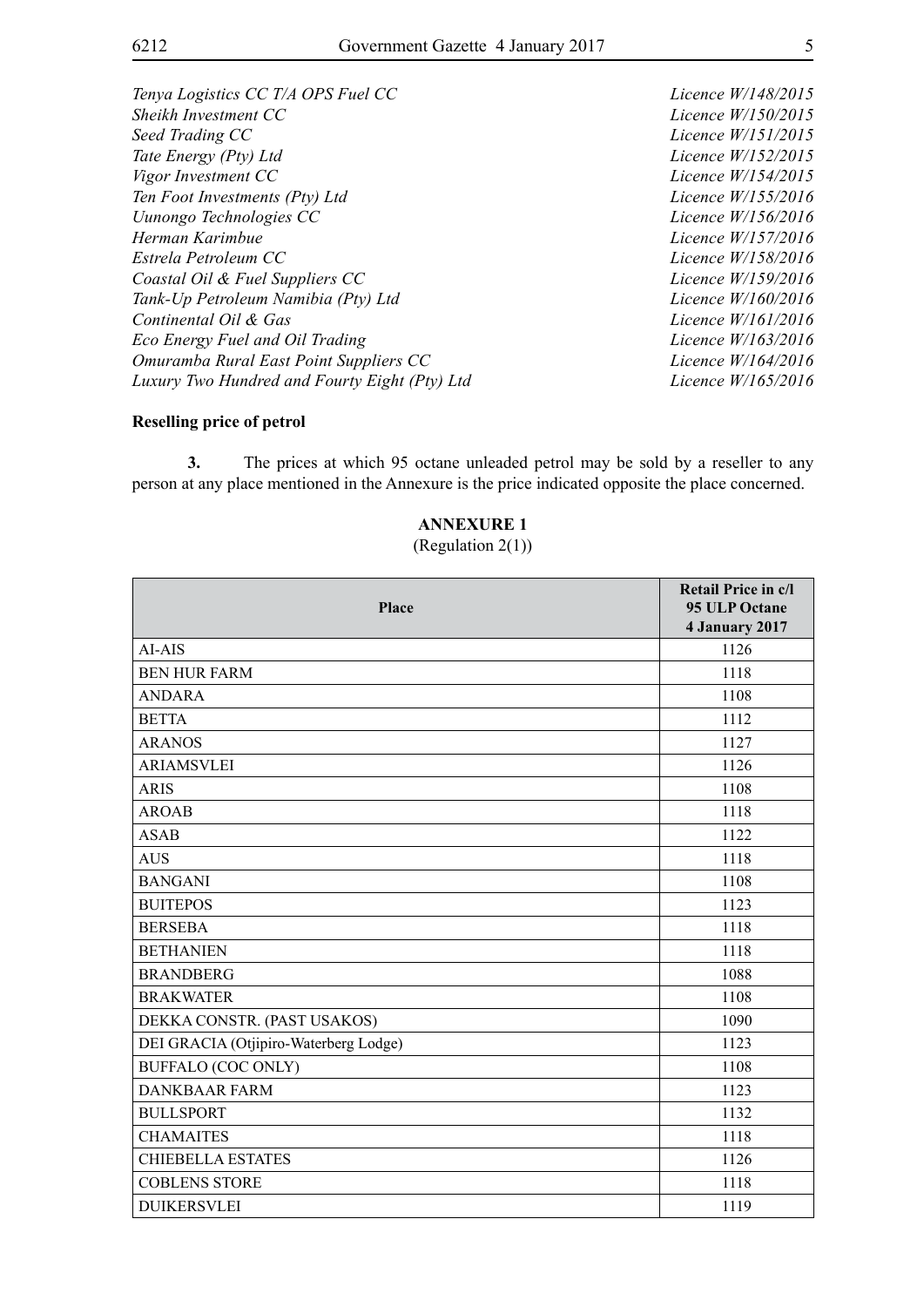| DIPCAPDI SCHOOL                              | 1118 |
|----------------------------------------------|------|
| K.E. 3                                       | 1112 |
| DEKKA CONSTR. (PRE USAKOS)                   | 1088 |
| <b>DONKERSAND</b>                            | 1087 |
| <b>KRIES HOTEL</b>                           | 1117 |
| <b>DIKDOORN</b>                              | 1119 |
| <b>ELDERS</b>                                | 1123 |
| ELBE COPPER MINE                             | 1098 |
| <b>DORDABIS</b>                              | 1114 |
| <b>GROSSBARMEN</b>                           | 1104 |
| ENDOLA - OHANGWENA REGION                    | 1107 |
| <b>EKUJA</b>                                 | 1116 |
| <b>ETUNDA</b>                                | 1092 |
| <b>EORONDEMBA</b>                            | 1118 |
| <b>ENGELA</b>                                | 1107 |
| <b>HALALI</b>                                | 1128 |
| <b>EPIKURO 10</b>                            | 1139 |
| <b>EPIKURO 3</b>                             | 1139 |
| ERNST MEYER SCHOOL                           | 1118 |
| <b>GOBABIS</b>                               | 1109 |
| <b>NOMTSAS</b>                               | 1102 |
| <b>FARM TRADOS NO 92</b>                     | 1116 |
| <b>GAMIS</b>                                 | 1130 |
| GAMSBERG (COC)                               | 1092 |
| <b>GHANSIES</b>                              | 1100 |
| <b>GIBEON</b>                                | 1120 |
| <b>GOAGEB</b>                                | 1118 |
| <b>GOBABEB</b> (Desert Research Foundations) | 1085 |
| <b>AMINIUS</b>                               | 1129 |
| <b>GOCHAS</b>                                | 1127 |
| <b>GROOTFONTEIN</b>                          | 1108 |
| <b>HOCHVELD</b>                              | 1112 |
| <b>GRUNAU</b>                                | 1126 |
| <b>GUISES</b>                                | 1137 |
| <b>MAHANENE</b>                              | 1107 |
| <b>HARDAP</b>                                | 1117 |
| <b>HARIBES</b>                               | 1119 |
| HEKEL SERVICE                                | 1121 |
| <b>HELENA FARM</b>                           | 1126 |
| HELMERINGHAUSEN                              | 1110 |
| <b>HENTIES BAY</b>                           | 1080 |
| <b>KANDUMI STORE</b>                         | 1096 |
| <b>HOLOOG</b>                                | 1118 |
| <b>ISABIS</b>                                | 1116 |
| K. E. 13                                     | 1109 |
| <b>KALKFELD</b>                              | 1110 |
| <b>KAMANJAB</b>                              | 1123 |
| <b>KALKRAND</b>                              | 1121 |
| <b>KHORIXAS</b>                              | 1100 |
|                                              |      |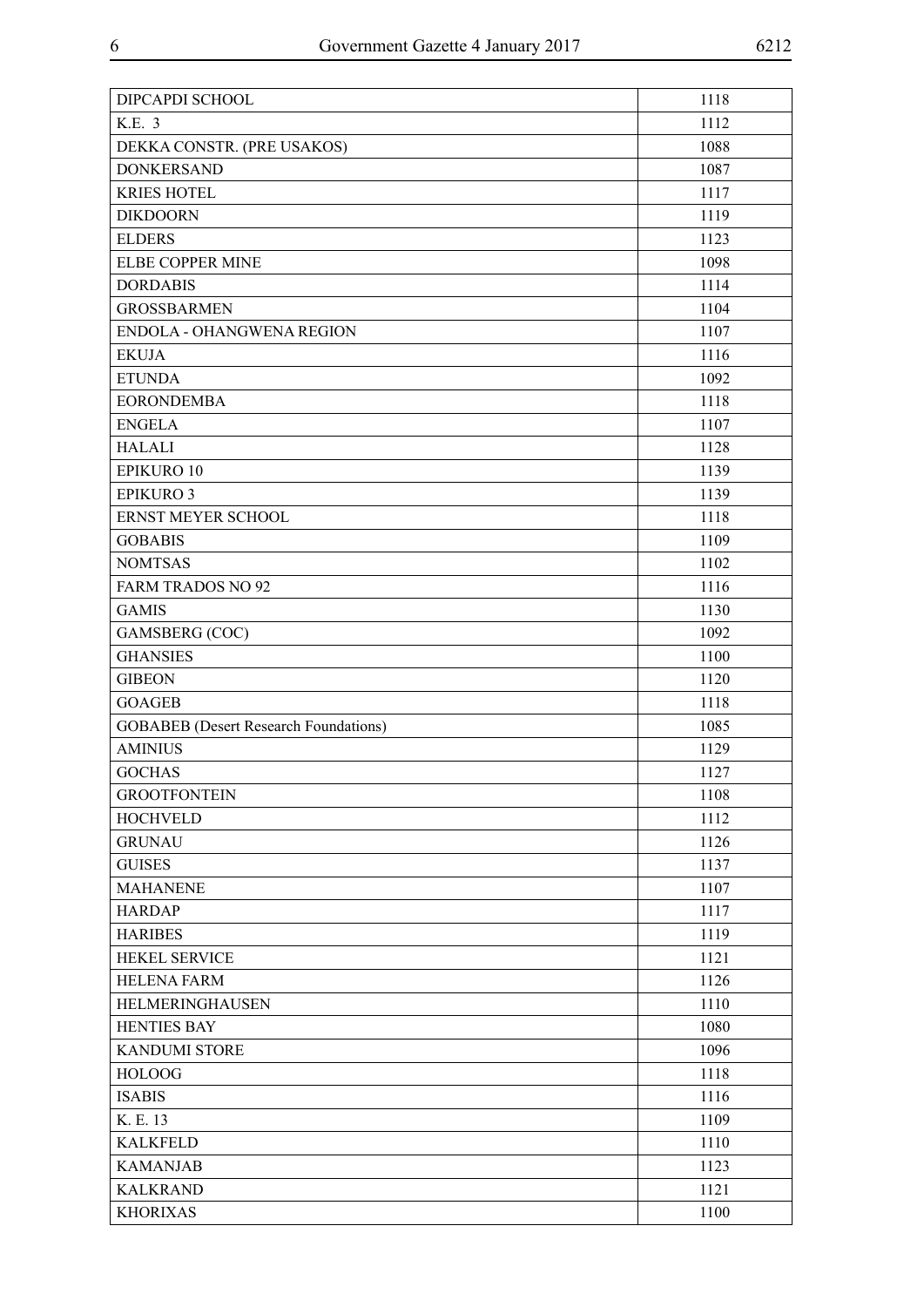| <b>MIDGARD</b>         | 1107 |
|------------------------|------|
| <b>KARASBURG</b>       | 1126 |
| <b>KARIBIB</b>         | 1090 |
| KATIMA MULILO          | 1108 |
| KAVANGO RANCHES        | 1108 |
| <b>KEETMANSHOOP</b>    | 1118 |
| <b>KOBLENS</b>         | 1124 |
| <b>KLEIN KARAS</b>     | 1126 |
| <b>KLEIN MENASSE</b>   | 1118 |
| <b>KLEIN-AUB</b>       | 1128 |
| MOUNT ETJO             | 1114 |
| <b>KOES</b>            | 1118 |
| <b>KOMBAT</b>          | 1118 |
| <b>KONGOLA</b>         | 1108 |
| <b>KORRIDOR POS 13</b> | 1129 |
| <b>KRANZBERG MINE</b>  | 1098 |
| <b>OTAVI</b>           | 1105 |
| L B GARAGE             | 1124 |
| LEONARDVILLE           | 1124 |
| <b>LEPEL STORE</b>     | 1102 |
| <b>LINYANTI</b>        | 1108 |
| <b>LITHIUM MINE</b>    | 1093 |
| <b>LUDERITZ</b>        | 1118 |
| LUHEBU DISTRICT        | 1117 |
| <b>MANGETTI</b>        | 1107 |
| <b>MAKKANOR</b>        | 1118 |
| MALTAHOHE              | 1124 |
| <b>MOKUTI LODGE</b>    | 1119 |
| <b>MARIENTAL</b>       | 1110 |
| <b>NEUDAM</b>          | 1107 |
| <b>MILE 108 TN</b>     | 1090 |
| MILE 72 TN             | 1085 |
| <b>NAMUTONI</b>        | 1121 |
| <b>OKAKARARA</b>       | 1100 |
| <b>MUKWE</b>           | 1108 |
| <b>MURURANE</b>        | 1108 |
| <b>MUSESE</b>          | 1108 |
| <b>MUTJAVIKUA F</b>    | 1118 |
| <b>NAMIB RESTCAMP</b>  | 1095 |
| <b>ODIBO</b>           | 1107 |
| <b>NEI-NEIS</b>        | 1092 |
| <b>NEPARA</b>          | 1108 |
| <b>OKAHANDJA</b>       | 1096 |
| <b>NINA</b>            | 1123 |
| NKURENKURU             | 1108 |
| OMAJETTE CONCESSION    | 1102 |
| <b>NOODBURG</b>        | 1121 |
| <b>NOORDOEWER</b>      | 1126 |
| <b>NYANGANA</b>        | 1108 |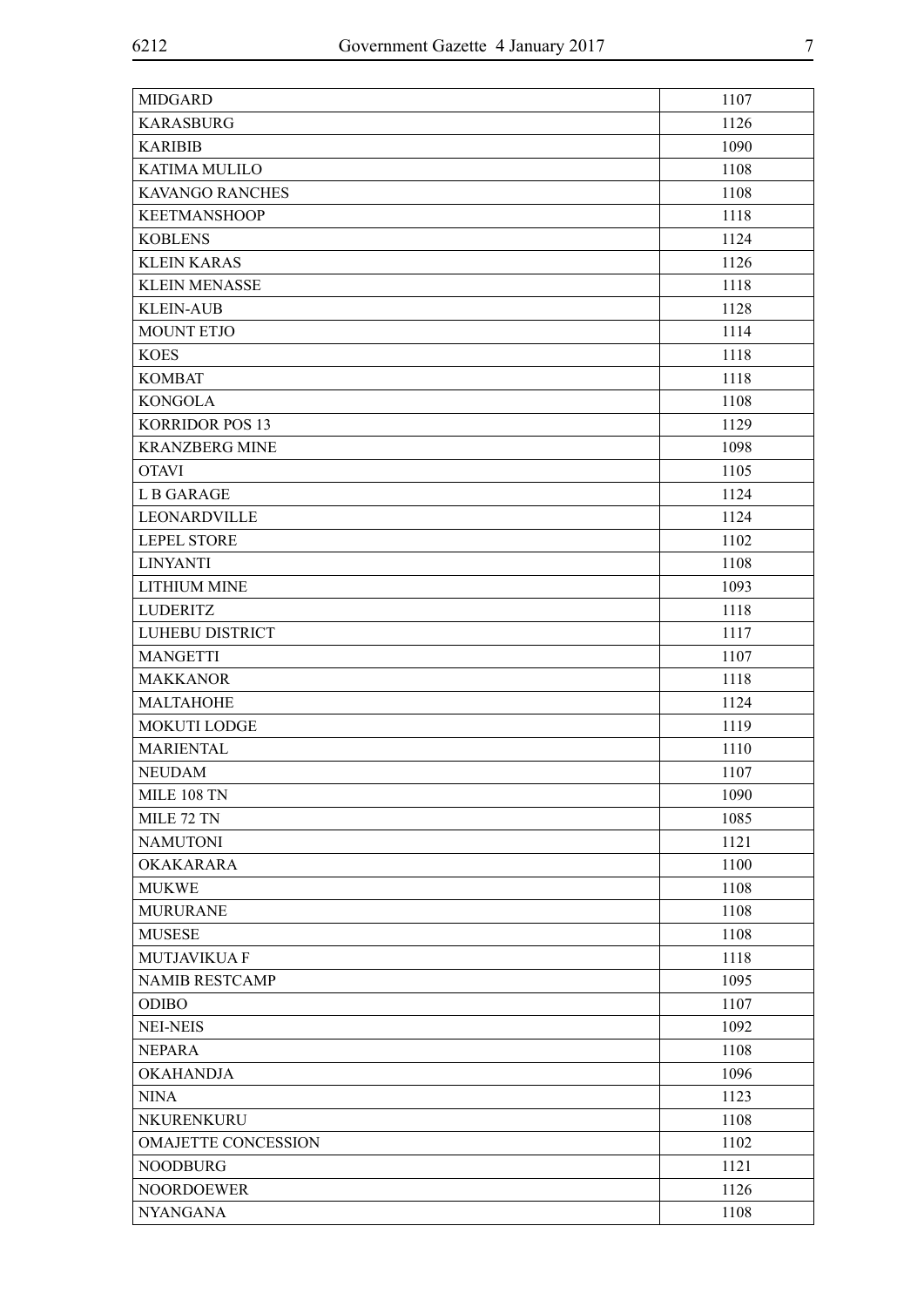| <b>OHANGWENA</b>                                   | 1107 |
|----------------------------------------------------|------|
| <b>OKONGO</b>                                      | 1107 |
| <b>OKOMBAHE</b>                                    | 1104 |
| OKAUKUEJO                                          | 1121 |
| <b>OMAPUMBA S/STATION</b>                          | 1100 |
| <b>OMAFO</b>                                       | 1107 |
| OKAMATAPATI                                        | 1100 |
| <b>OTJIMBINGWE</b>                                 | 1109 |
| <b>OKONDJATU</b>                                   | 1100 |
| <b>OMBALANTU</b>                                   | 1107 |
| <b>OMUTHIYA</b>                                    | 1107 |
| <b>OMARURU</b>                                     | 1097 |
| <b>OMATJENNE</b>                                   | 1108 |
| <b>SESRIEM</b>                                     | 1100 |
| <b>OMBIKA</b>                                      | 1119 |
| <b>ONDANGWA</b>                                    | 1107 |
| <b>OPUWO</b>                                       | 1100 |
| <b>OMEGA</b>                                       | 1108 |
| <b>OMITARA</b>                                     | 1116 |
| <b>OMURAMBA FARM</b>                               | 1124 |
| <b>OKAHAO</b>                                      | 1107 |
| <b>ONGWEDIVA</b>                                   | 1107 |
| <b>ONDEROMBUA</b>                                  | 1124 |
| <b>ONDEROMPABA</b>                                 | 1123 |
| <b>OKASHANA</b>                                    | 1107 |
| <b>ONIIPA</b>                                      | 1107 |
| <b>ONHGA</b>                                       | 1107 |
| <b>ONYAANYA</b>                                    | 1107 |
| ONYUULAYE DISTRICT (Omyuulae Trading & Investm Co) | 1107 |
| <b>OSHAKATI</b>                                    | 1107 |
| ORUNAHI                                            | 1100 |
| <b>DERM STORE</b>                                  | 1121 |
| <b>OSIRE</b>                                       | 1114 |
| <b>OSHIGAMBO</b>                                   | 1107 |
| <b>OSHIKANGO</b>                                   | 1107 |
| <b>OSHIKUKU</b>                                    | 1107 |
| <b>OSHIVELO</b>                                    | 1107 |
| <b>RUACANA</b>                                     | 1107 |
| <b>OTJIWARONGO</b>                                 | 1100 |
| RIETFONTEIN (UCHAB)                                | 1114 |
| <b>OTJIHASE</b>                                    | 1108 |
| <b>OTJINENE</b>                                    | 1096 |
| <b>OVITOTO</b>                                     | 1106 |
| <b>OTJITUUO</b>                                    | 1120 |
| <b>OTUMBOROMBONGA</b>                              | 1100 |
| OTJIWARONGO POS 11                                 | 1126 |
| <b>OTJOWIKAMBO</b>                                 | 1117 |
| <b>OUTJO</b>                                       | 1110 |
| <b>PALMWAG</b>                                     | 1100 |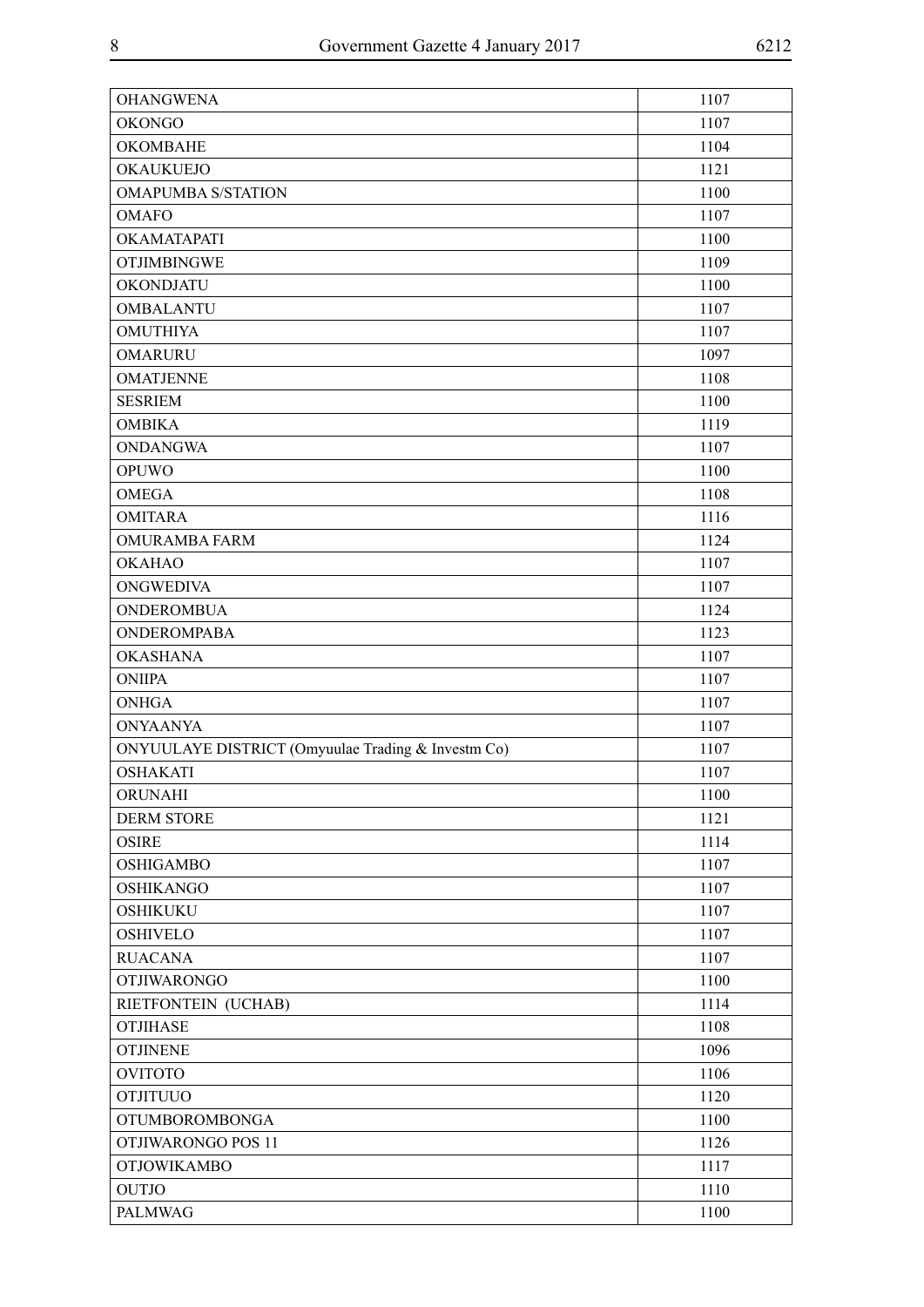| 1100<br><b>SESFONTEIN</b><br>PLESSIS FARM (NISWA)<br>1121<br><b>REHOBOTH</b><br>1114<br><b>REHOBOTH STASIE</b><br>1112<br>1100<br><b>BRAUNFELS</b><br><b>RIETOOG</b><br>1134<br>1129<br>RIETQUELLE-AMINUIS<br><b>ROSH PINAH</b><br>1118<br>1107<br><b>TSANDI</b><br><b>RUNDU</b><br>1108<br>1108<br><b>SAMBIU</b><br><b>SANDVELD</b><br>1123<br><b>SCHLIP</b><br>1124<br>1118<br><b>SEEHEIM</b><br><b>SEEIS</b><br>1110<br>STOP <sub>95</sub><br>1112<br><b>STAMPRIET</b><br>1120<br><b>SHADIKONGORO</b><br>1108<br><b>SHITEMO</b><br>1108<br><b>SOLITAIRE</b><br>1100<br><b>SORRIS-SORRIS</b><br>1097<br>1088<br><b>SPITSKOP</b><br><b>SPRINGVALE</b><br>1124<br><b>SUDERECKE</b><br>1128<br><b>SUMMERDOWN</b><br>1117<br><b>SUKSES</b><br>1110<br>TWEERIVIERE<br>1135<br>TWYFELFONTEIN (Namibia Country Lodges)<br>1100<br>WILHELMSDAL<br>1107<br><b>SWAKOPMUND</b><br>1075<br><b>TALISMANIS</b><br>1109<br><b>TARANAKI</b><br>1120<br><b>TERRACE BAY</b><br>1107<br>TORRA BAY (based on Terrace Bay)<br>1107<br><b>TOWNSANDS</b><br>1092<br><b>TSUMEB</b><br>1107<br><b>TSES</b><br>1118<br><b>ARANDIS</b><br>1080<br><b>TSUMKWE</b><br>1108<br>1137<br>WERELDEND<br><b>TZOBAAS</b><br>1114<br><b>VERGELEE</b><br>1123<br><b>UHLENHORST</b><br>1123<br><b>UIS</b><br>1092<br><b>USAKOS</b><br>1088<br><b>WATERBERG</b><br>1116<br><b>VOORSPOED</b><br>1124 | <b>STEINHAUSEN</b> | 1117 |
|---------------------------------------------------------------------------------------------------------------------------------------------------------------------------------------------------------------------------------------------------------------------------------------------------------------------------------------------------------------------------------------------------------------------------------------------------------------------------------------------------------------------------------------------------------------------------------------------------------------------------------------------------------------------------------------------------------------------------------------------------------------------------------------------------------------------------------------------------------------------------------------------------------------------------------------------------------------------------------------------------------------------------------------------------------------------------------------------------------------------------------------------------------------------------------------------------------------------------------------------------------------------------------------------------------------------------------------------------------------|--------------------|------|
|                                                                                                                                                                                                                                                                                                                                                                                                                                                                                                                                                                                                                                                                                                                                                                                                                                                                                                                                                                                                                                                                                                                                                                                                                                                                                                                                                               |                    |      |
|                                                                                                                                                                                                                                                                                                                                                                                                                                                                                                                                                                                                                                                                                                                                                                                                                                                                                                                                                                                                                                                                                                                                                                                                                                                                                                                                                               |                    |      |
|                                                                                                                                                                                                                                                                                                                                                                                                                                                                                                                                                                                                                                                                                                                                                                                                                                                                                                                                                                                                                                                                                                                                                                                                                                                                                                                                                               |                    |      |
|                                                                                                                                                                                                                                                                                                                                                                                                                                                                                                                                                                                                                                                                                                                                                                                                                                                                                                                                                                                                                                                                                                                                                                                                                                                                                                                                                               |                    |      |
|                                                                                                                                                                                                                                                                                                                                                                                                                                                                                                                                                                                                                                                                                                                                                                                                                                                                                                                                                                                                                                                                                                                                                                                                                                                                                                                                                               |                    |      |
|                                                                                                                                                                                                                                                                                                                                                                                                                                                                                                                                                                                                                                                                                                                                                                                                                                                                                                                                                                                                                                                                                                                                                                                                                                                                                                                                                               |                    |      |
|                                                                                                                                                                                                                                                                                                                                                                                                                                                                                                                                                                                                                                                                                                                                                                                                                                                                                                                                                                                                                                                                                                                                                                                                                                                                                                                                                               |                    |      |
|                                                                                                                                                                                                                                                                                                                                                                                                                                                                                                                                                                                                                                                                                                                                                                                                                                                                                                                                                                                                                                                                                                                                                                                                                                                                                                                                                               |                    |      |
|                                                                                                                                                                                                                                                                                                                                                                                                                                                                                                                                                                                                                                                                                                                                                                                                                                                                                                                                                                                                                                                                                                                                                                                                                                                                                                                                                               |                    |      |
|                                                                                                                                                                                                                                                                                                                                                                                                                                                                                                                                                                                                                                                                                                                                                                                                                                                                                                                                                                                                                                                                                                                                                                                                                                                                                                                                                               |                    |      |
|                                                                                                                                                                                                                                                                                                                                                                                                                                                                                                                                                                                                                                                                                                                                                                                                                                                                                                                                                                                                                                                                                                                                                                                                                                                                                                                                                               |                    |      |
|                                                                                                                                                                                                                                                                                                                                                                                                                                                                                                                                                                                                                                                                                                                                                                                                                                                                                                                                                                                                                                                                                                                                                                                                                                                                                                                                                               |                    |      |
|                                                                                                                                                                                                                                                                                                                                                                                                                                                                                                                                                                                                                                                                                                                                                                                                                                                                                                                                                                                                                                                                                                                                                                                                                                                                                                                                                               |                    |      |
|                                                                                                                                                                                                                                                                                                                                                                                                                                                                                                                                                                                                                                                                                                                                                                                                                                                                                                                                                                                                                                                                                                                                                                                                                                                                                                                                                               |                    |      |
|                                                                                                                                                                                                                                                                                                                                                                                                                                                                                                                                                                                                                                                                                                                                                                                                                                                                                                                                                                                                                                                                                                                                                                                                                                                                                                                                                               |                    |      |
|                                                                                                                                                                                                                                                                                                                                                                                                                                                                                                                                                                                                                                                                                                                                                                                                                                                                                                                                                                                                                                                                                                                                                                                                                                                                                                                                                               |                    |      |
|                                                                                                                                                                                                                                                                                                                                                                                                                                                                                                                                                                                                                                                                                                                                                                                                                                                                                                                                                                                                                                                                                                                                                                                                                                                                                                                                                               |                    |      |
|                                                                                                                                                                                                                                                                                                                                                                                                                                                                                                                                                                                                                                                                                                                                                                                                                                                                                                                                                                                                                                                                                                                                                                                                                                                                                                                                                               |                    |      |
|                                                                                                                                                                                                                                                                                                                                                                                                                                                                                                                                                                                                                                                                                                                                                                                                                                                                                                                                                                                                                                                                                                                                                                                                                                                                                                                                                               |                    |      |
|                                                                                                                                                                                                                                                                                                                                                                                                                                                                                                                                                                                                                                                                                                                                                                                                                                                                                                                                                                                                                                                                                                                                                                                                                                                                                                                                                               |                    |      |
|                                                                                                                                                                                                                                                                                                                                                                                                                                                                                                                                                                                                                                                                                                                                                                                                                                                                                                                                                                                                                                                                                                                                                                                                                                                                                                                                                               |                    |      |
|                                                                                                                                                                                                                                                                                                                                                                                                                                                                                                                                                                                                                                                                                                                                                                                                                                                                                                                                                                                                                                                                                                                                                                                                                                                                                                                                                               |                    |      |
|                                                                                                                                                                                                                                                                                                                                                                                                                                                                                                                                                                                                                                                                                                                                                                                                                                                                                                                                                                                                                                                                                                                                                                                                                                                                                                                                                               |                    |      |
|                                                                                                                                                                                                                                                                                                                                                                                                                                                                                                                                                                                                                                                                                                                                                                                                                                                                                                                                                                                                                                                                                                                                                                                                                                                                                                                                                               |                    |      |
|                                                                                                                                                                                                                                                                                                                                                                                                                                                                                                                                                                                                                                                                                                                                                                                                                                                                                                                                                                                                                                                                                                                                                                                                                                                                                                                                                               |                    |      |
|                                                                                                                                                                                                                                                                                                                                                                                                                                                                                                                                                                                                                                                                                                                                                                                                                                                                                                                                                                                                                                                                                                                                                                                                                                                                                                                                                               |                    |      |
|                                                                                                                                                                                                                                                                                                                                                                                                                                                                                                                                                                                                                                                                                                                                                                                                                                                                                                                                                                                                                                                                                                                                                                                                                                                                                                                                                               |                    |      |
|                                                                                                                                                                                                                                                                                                                                                                                                                                                                                                                                                                                                                                                                                                                                                                                                                                                                                                                                                                                                                                                                                                                                                                                                                                                                                                                                                               |                    |      |
|                                                                                                                                                                                                                                                                                                                                                                                                                                                                                                                                                                                                                                                                                                                                                                                                                                                                                                                                                                                                                                                                                                                                                                                                                                                                                                                                                               |                    |      |
|                                                                                                                                                                                                                                                                                                                                                                                                                                                                                                                                                                                                                                                                                                                                                                                                                                                                                                                                                                                                                                                                                                                                                                                                                                                                                                                                                               |                    |      |
|                                                                                                                                                                                                                                                                                                                                                                                                                                                                                                                                                                                                                                                                                                                                                                                                                                                                                                                                                                                                                                                                                                                                                                                                                                                                                                                                                               |                    |      |
|                                                                                                                                                                                                                                                                                                                                                                                                                                                                                                                                                                                                                                                                                                                                                                                                                                                                                                                                                                                                                                                                                                                                                                                                                                                                                                                                                               |                    |      |
|                                                                                                                                                                                                                                                                                                                                                                                                                                                                                                                                                                                                                                                                                                                                                                                                                                                                                                                                                                                                                                                                                                                                                                                                                                                                                                                                                               |                    |      |
|                                                                                                                                                                                                                                                                                                                                                                                                                                                                                                                                                                                                                                                                                                                                                                                                                                                                                                                                                                                                                                                                                                                                                                                                                                                                                                                                                               |                    |      |
|                                                                                                                                                                                                                                                                                                                                                                                                                                                                                                                                                                                                                                                                                                                                                                                                                                                                                                                                                                                                                                                                                                                                                                                                                                                                                                                                                               |                    |      |
|                                                                                                                                                                                                                                                                                                                                                                                                                                                                                                                                                                                                                                                                                                                                                                                                                                                                                                                                                                                                                                                                                                                                                                                                                                                                                                                                                               |                    |      |
|                                                                                                                                                                                                                                                                                                                                                                                                                                                                                                                                                                                                                                                                                                                                                                                                                                                                                                                                                                                                                                                                                                                                                                                                                                                                                                                                                               |                    |      |
|                                                                                                                                                                                                                                                                                                                                                                                                                                                                                                                                                                                                                                                                                                                                                                                                                                                                                                                                                                                                                                                                                                                                                                                                                                                                                                                                                               |                    |      |
|                                                                                                                                                                                                                                                                                                                                                                                                                                                                                                                                                                                                                                                                                                                                                                                                                                                                                                                                                                                                                                                                                                                                                                                                                                                                                                                                                               |                    |      |
|                                                                                                                                                                                                                                                                                                                                                                                                                                                                                                                                                                                                                                                                                                                                                                                                                                                                                                                                                                                                                                                                                                                                                                                                                                                                                                                                                               |                    |      |
|                                                                                                                                                                                                                                                                                                                                                                                                                                                                                                                                                                                                                                                                                                                                                                                                                                                                                                                                                                                                                                                                                                                                                                                                                                                                                                                                                               |                    |      |
|                                                                                                                                                                                                                                                                                                                                                                                                                                                                                                                                                                                                                                                                                                                                                                                                                                                                                                                                                                                                                                                                                                                                                                                                                                                                                                                                                               |                    |      |
|                                                                                                                                                                                                                                                                                                                                                                                                                                                                                                                                                                                                                                                                                                                                                                                                                                                                                                                                                                                                                                                                                                                                                                                                                                                                                                                                                               |                    |      |
|                                                                                                                                                                                                                                                                                                                                                                                                                                                                                                                                                                                                                                                                                                                                                                                                                                                                                                                                                                                                                                                                                                                                                                                                                                                                                                                                                               |                    |      |
|                                                                                                                                                                                                                                                                                                                                                                                                                                                                                                                                                                                                                                                                                                                                                                                                                                                                                                                                                                                                                                                                                                                                                                                                                                                                                                                                                               |                    |      |
|                                                                                                                                                                                                                                                                                                                                                                                                                                                                                                                                                                                                                                                                                                                                                                                                                                                                                                                                                                                                                                                                                                                                                                                                                                                                                                                                                               |                    |      |
|                                                                                                                                                                                                                                                                                                                                                                                                                                                                                                                                                                                                                                                                                                                                                                                                                                                                                                                                                                                                                                                                                                                                                                                                                                                                                                                                                               |                    |      |